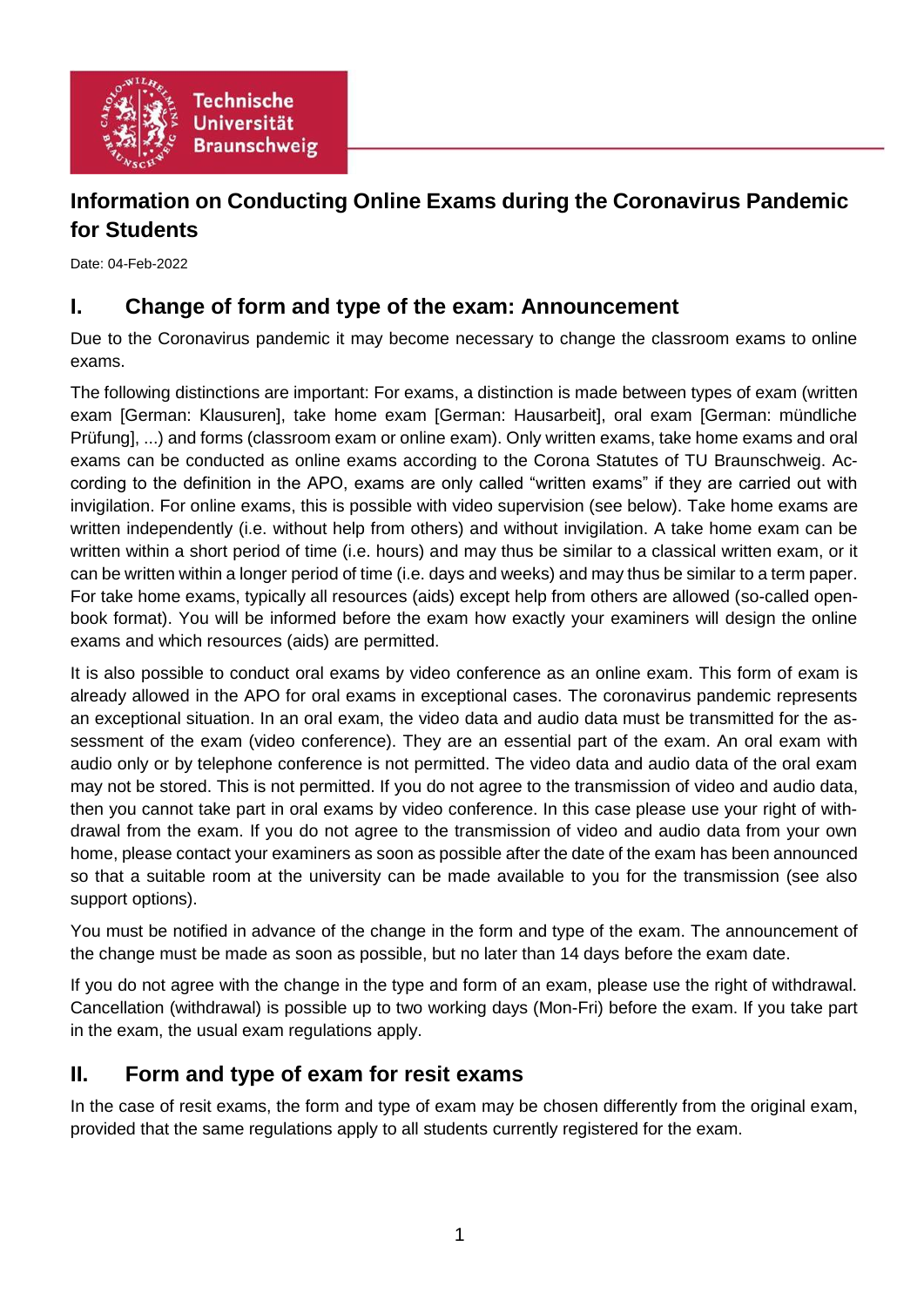## **III. Support options, compensation for disadvantages**

If you lack suitable communication devices (i.e. technical equipment) for conducting an online exam or if other circumstances (childcare/unsuitable apartment) make it impossible for you to conduct an online exam appropriately, then the university will make communication devices or exam rooms accessible upon request.

Please contact your examiners as soon as possible, **but no later than 7 working days** before the exam date to arrange support.

Irrespective of an agreement on support options, the possibility to apply for a disadvantage compensation according to the PO regulations remains.

## **IV. Declaration of academic integrity for online exams**

For all written online exams, students must submit a declaration of academic integrity, i.e. that the exam is their own work. You will receive the declaration in the appendix (in German) as well as with the information on the exam procedure from your examiners (e.g. in Stud.IP). You must sign it by hand immediately after the exam and submit it as a digital copy to your examiners. The examiners can choose one of the following options to let you submit the declaration: Upload to a folder in Stud.IP or Powerfolder (for take home exams together with the exam results), submission by email, or by mail.

### **Missing declaration of academic integrity**

For written exams without invigilation, the declaration of academic integrity is an essential part of the exam papers. If you do not submit the declaration of academic integrity, the exam will be graded as "nicht bestanden" ("failed") or "nicht ausreichend" ("insufficient").

### **What to do if you cannot print the declaration of academic integrity?**

In this case, please write down the following information by hand, sign it by hand and upload the document.

Text and information for the handwritten declaration (the legally binding text must be in German)

Erklärung

Name: …

Matriculation number: ...

Name of the exam: ...

Date of exam: ...

Time of the exam: ...

Diese Prüfung habe ich selbstständig, ohne fremde Hilfe und ohne unerlaubte Hilfsmittel abgelegt. Der mit dieser Erklärung verbundenen Folgen bin ich mir bewusst.

[Legally not binding translation: I have taken this examination independently, without outside help and without unauthorized aids. I am aware of the consequences associated with this declaration.]

Date (exam date): ...

Time (after the exam): ...

Handwritten signature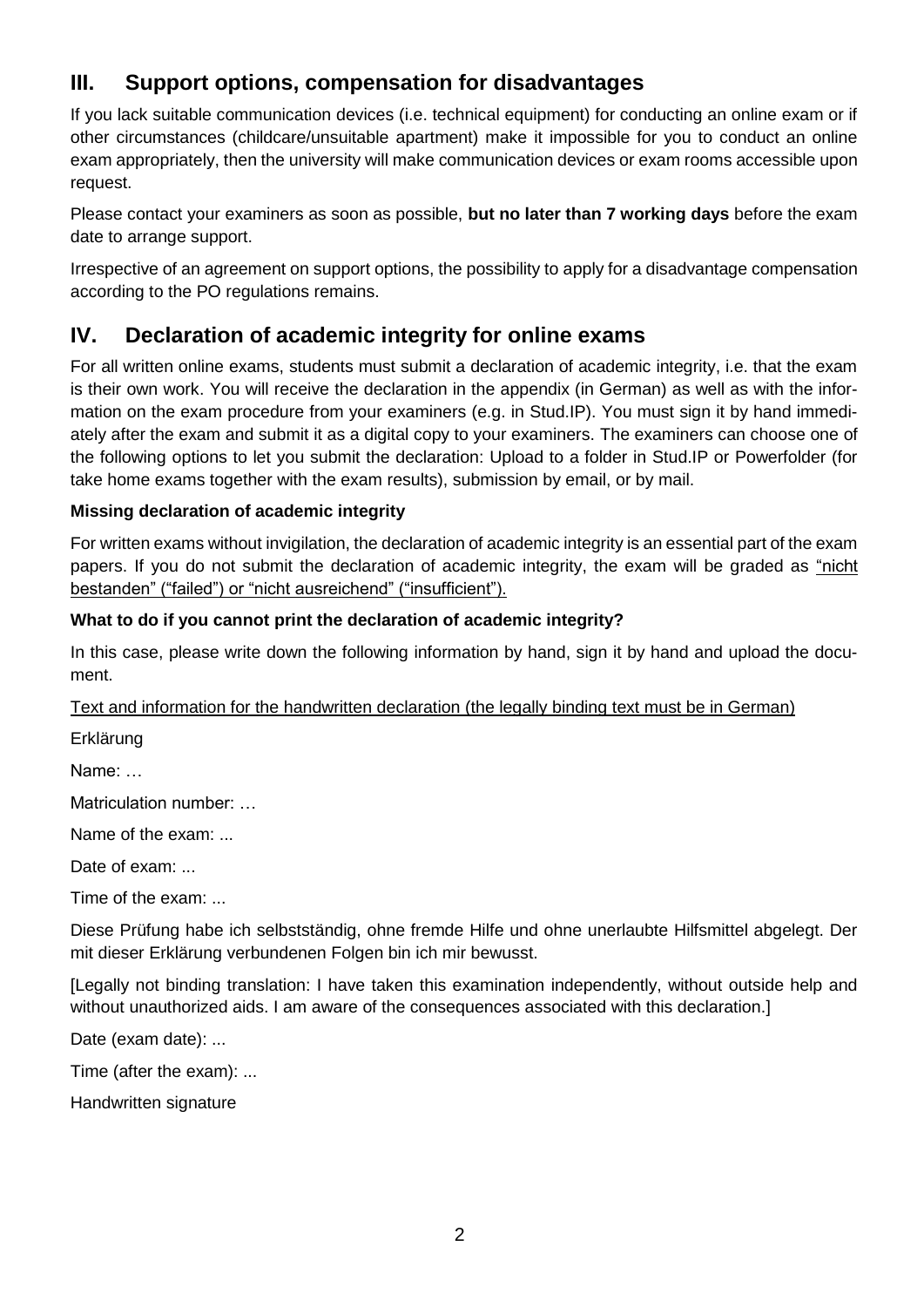# **V.** Video supervision for online written exams ("Online-Klausuren")

According to a key paper of the data protection commissioner of the state of Lower Saxony (as of November 2021), video supervision is possible during online written exams. The Corona Statutes of TU Braunschweig (§3 Online Examinations) provide the necessary legal basis for this.

### *A. Mandatory regulations for online written exams with video supervision*

The following points are important and obligatory for the proper conduct of an online written exam ("Online-Klausur") with video supervision:

Participation in online exams with video supervision in private rooms is on a voluntary basis. The voluntary nature of participation shall also be ensured by offering an in-person written exam ("Klausur" on campus with invigilators instead of video supervision) within the same exam period<sup>1</sup> as an alternative, if this is permissible and organisationally possible and manageable for the university<sup>2</sup>.

- If students opt for the in-person written exam, they must inform the examiners of the choice at least 7 working days before the exam date.
- Whether the in-person written exam can take place on campus (i.e. whether it is organisationally possible and manageable) will be announced to the students concerned 4 working days before the exam.
- If the in-person written exam cannot take place on campus for organisational reasons, the students concerned can still participate in the online written exam with video supervision. If they do not wish to do so, they must deregister from this particular exam! This means that the deregistration from the examination must always be done actively by the registered students.
- If the in-person written exam cannot take place on campus for organisational reasons, the examiner shall document these reasons.

2. With video supervision for online written exams, personal data may be processed according to the Corona Statutes of the TU Braunschweig, if this is necessary for the proper conduct of the examination. In particular, this applies to the identification and supervision of the examinees. The University ensures that the personal data generated in the course of conducting an online written exam is in compliance with data protection laws.

3. Students must be informed in advance,

1

- that the processing of their personal data is permissible (cf. 2.),
- which technical requirements are necessary for the proper conduct of the online written exam (suitable communication devices, suitable image and sound transmission for video supervision or video conferencing, qualitatively sufficient internet connection) and
- which organisational conditions have to be fulfilled for a proper conduct of the exam.

Students should be given the opportunity to get familiar with the online written exam in terms of software, equipment and the setting at home prior to the exam (test exam [without relevant content]).

<sup>1</sup> Alternative in-person written exams take place within the same exam period in strict compliance with the principles of equal opportunities. If possible, they take place simultaneously to the online exam with the same exam questions and, if applicable, on the same examination platform as the online written exam but on campus with invigilators instead of video supervision. This means that only the location of the exam (university vs. private rooms) and the type of supervision (video supervision vs. in-person invigilators) differ.

 $2$  An exam might not be allowed due to a lockdown. Apart from that, too many students could register for the alternative exam on campus, making it impossible under pandemic safety measures. In these cases, the university can refer to the expected next in-person exam on campus. The students affected will then be given the opportunity to switch back to the online written exam. The right to choose (online written exam with video supervision vs. oncampus exam) can be exercised for each exam attempt.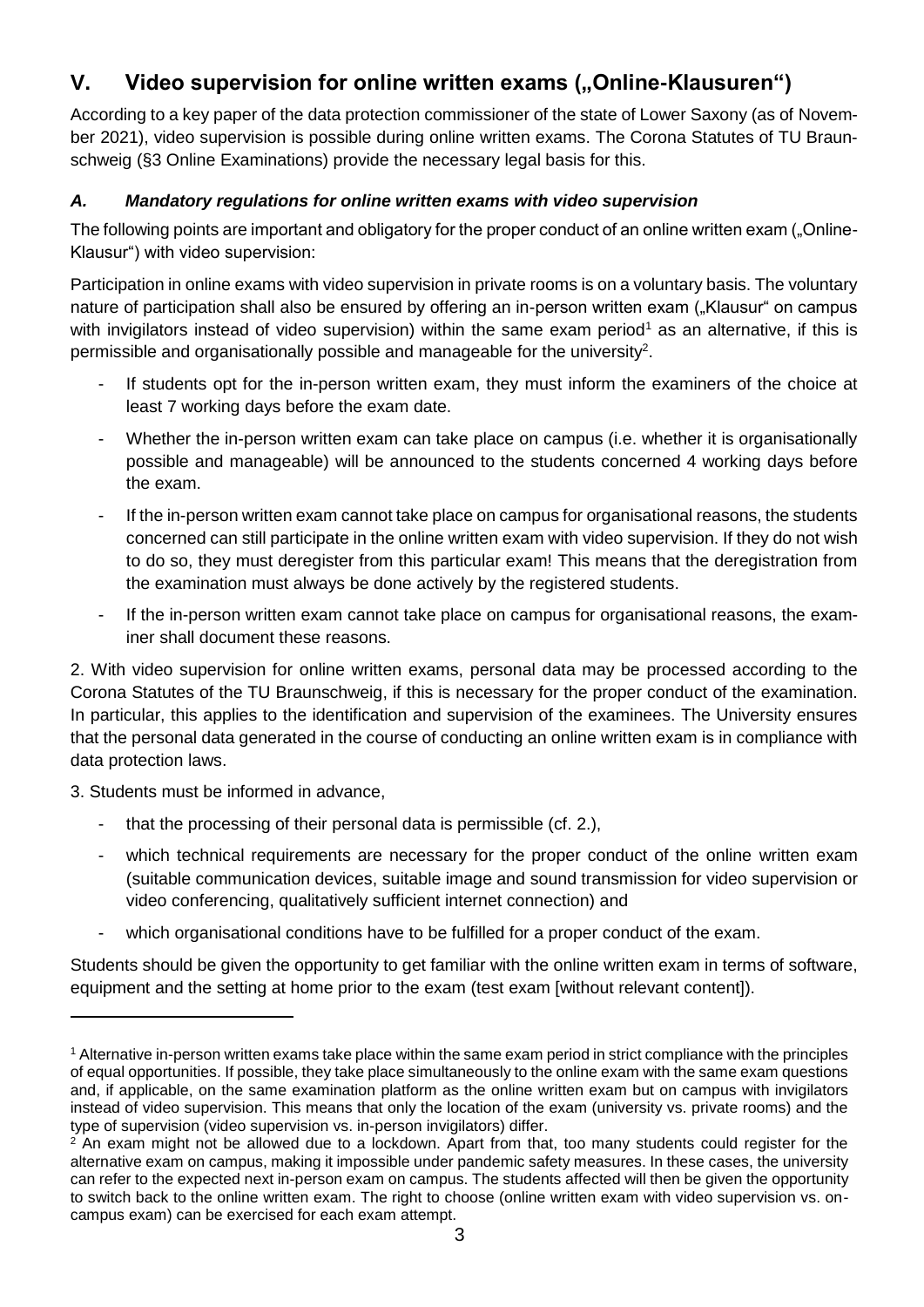4. For online written exams with video supervision, mainly learning management systems (Stud.IP), examination platforms (EvaExam, Integral Learning) and video conferencing tools (BigBlueButton) are used. Specific software may also be necessary. The employed software will not impair the students' communication devices outside the exam. It will not endanger information security and confidentiality of the data on the communication devices and can be completely uninstalled after the exam.

5. The examinees are identified via webcam by presenting their student ID or an official photo ID. Technically required temporary storage is permitted for the purpose of identification but the stored data must be deleted immediately. Permanent storage of data processed during identification is not permitted.

6. In order to avoid and detect attempts to breach exam regulations (colloquial: cheating) during an online written exam, students may be required to activate the camera and the microphone of their communication devices used for the exam (video supervision).

- Video supervision must be limited to the indispensable for the legitimate interest of guaranteeing exam integrity, so that personality rights and privacy of the students are preserved as far as possible.
- As with on-campus exams, video supervision is always carried out supervising an entire group of students.
- Surveillance of personal rooms (e.g. 360° camera panning) without suspecting an attempt to breach exam regulations is not permitted.
- Individual checks are permissible if an attempt to breach exam regulations is suspected. They must be logged.
- Video supervision is carried out live by TU Braunschweig staff.
- An automated evaluation of the image or sound data (i.e. by artificial intelligence) from video supervision is not permitted.
- Recording the exam or otherwise storing the image or sound data is not permitted under any circumstances.
- Further surveillance software that go beyond mere video supervision is not permitted.

7. The process and potential incidents of the online written exam with video supervision are to be logged by the examiner or staff.

#### *B. Implementation instructions for video supervision*

#### **Technical**

- Supervision during the exam is via video conferencing in BigBlueButton (BBB; see below Instructions for configuration of BBB).
- The group for one remote invigilator should not exceed 20 examinees. Supervision should not be done incidental to other activities.
- The video transmission during the examination may only be visible to the remote invigilator; for this purpose, appropriate settings must be made directly in BBB.
- Usually, there is no permanent audio transmission. Students switch on their microphone when asked to do so by the remote invigilator.
- At the beginning of the examination, students may be asked to point the camera at the writing desk in order to exclude unauthorised aids.
- Students can be asked by the remote invigilator to share their screen at short notice if an attempt to breach exam regulations is suspected, provided screen sharing is not visible to other examinees (e.g. in a "breakout room").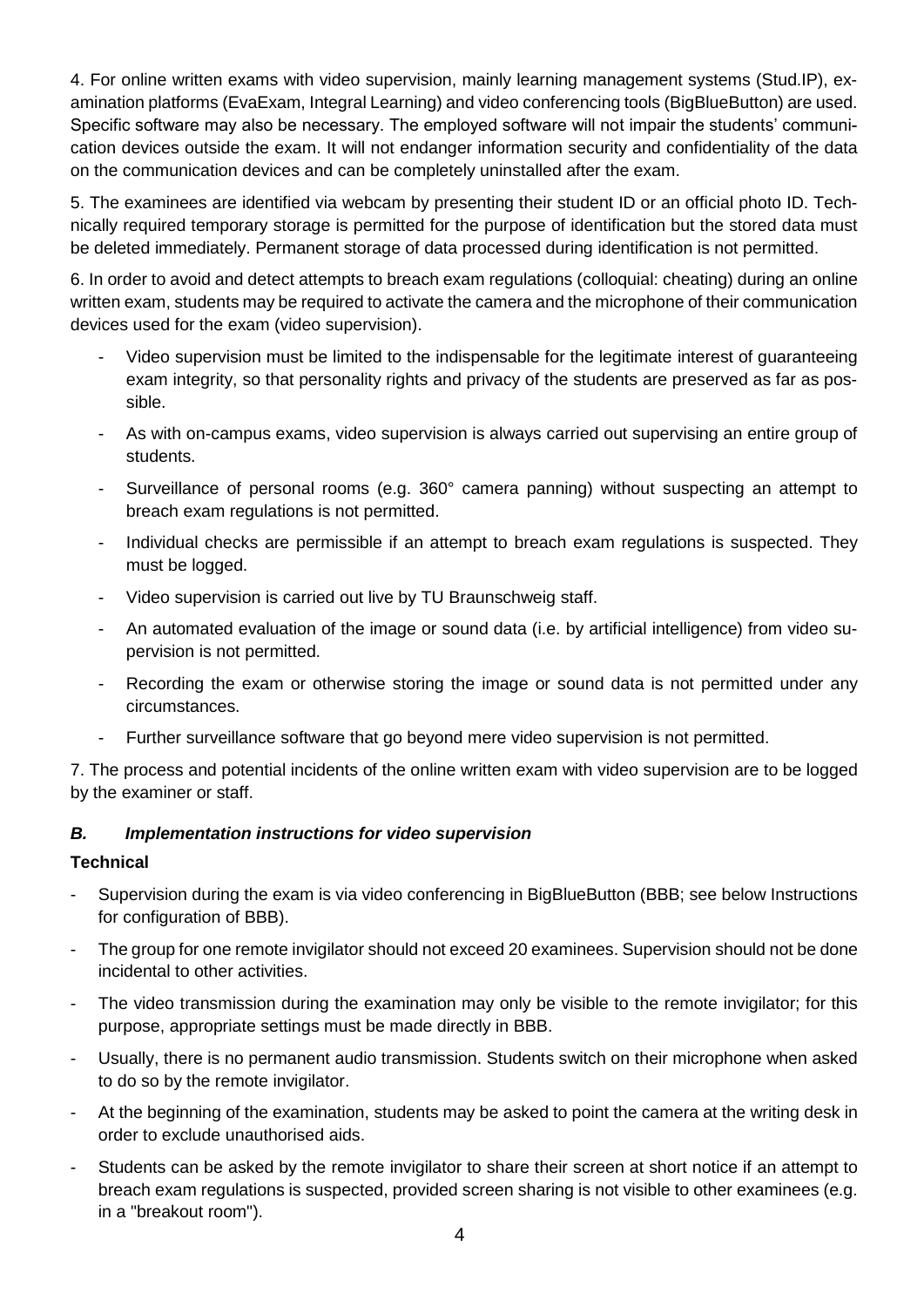- Toilet breaks are permitted and will be logged. Leaving/returning to the writing desk must be indicated via private chat with the remote invigilator or another suitable agreed upon form of communication.

#### *C. Suspicion of attempts to breach exam regulations with video supervision*

- If an attempt to breach exam regulations is suspected, the respective examinee should first be approached and asked to explain the behaviour. To do this, the examinee is asked via private chat to open the audio channel. If BBB is configured correctly only the person concerned and the invigilating person can follow the conversation.
- Students must ensure that they can be reached via private chat during the exam (there will be an audio and visual signal if BBB is correctly configured). Failure to respond to continued apparent exam offences may be considered prima facie evidence of breaching exam regulations. Therefore, responding to the private chat is essential!
- After one or more apparent attempts to breach exam regulations, which must be logged, a 360°-camera pan can be ordered for the respective examinee. If the attempt is not confirmed, but the intervention was time-consuming (> 5 minutes), this should be compensated for by an appropriate extension of the exam time.

#### *D. Equipment needed by students for video supervision*

- In order to take part in an exam with video supervision, students need a stable internet connection and a communication device suitable for video conferencing, which enables image and sound transmission and is equipped with a current version of an internet browser compatible with the video conferencing system or a current version of the corresponding video conferencing software. If the examination is to be written on the same communication device that is also used for video supervision, then a current version of an internet browser compatible with the examination platform or a current version of the examination software must also be installed there.
	- $\circ$  The online written exam with video supervision can be conducted with one or two communication devices. If one communication device is used, then the private chat could fade into the background and may be overlooked if the screen is small (see above). In these cases, the use of two devices (e.g. mobile phone for video supervision, laptop computer for examination system) could be advantageous.
- The basic suitability of the communication devices used and the stability of the internet connection is part of the (technical) examination capability and should be checked by the students in advance. If the minimum requirements are not met, appropriate support options can be requested. Please contact your examiner at least 7 working days prior to the exam in these cases.
- A test exam (without relevant content) is to be carried out in advance to check the technical examination capability.

You can also find detailed information on conducting video-supervised examinations on the "Digital Examinations" web pages of the Project House for Teaching and Media Education (in German): <https://www.tu-braunschweig.de/lehreundmedienbildung/digitales-pruefen>

## **VI. Fitness to sit and technical problems**

Fitness to sit for online exams also includes technical fitness! By downloading the exam questionnaire for online exams, you confirm that you are fit to sit. For oral exams, your confirmation of fitness to sit is a prerequisite for the start of the exam. Before the exam, please make sure to check whether your communication infrastructure and your communication devices are suitable for the exam. If not, please make use of support (see above). If technical or other difficulties occur during the exam so that you cannot continue with the exam (e.g. uploading does not work, internet connection interrupted), you (i.e. the student) are responsible for informing the examiners **immediately** (e.g. in a video conference or by telephone) and